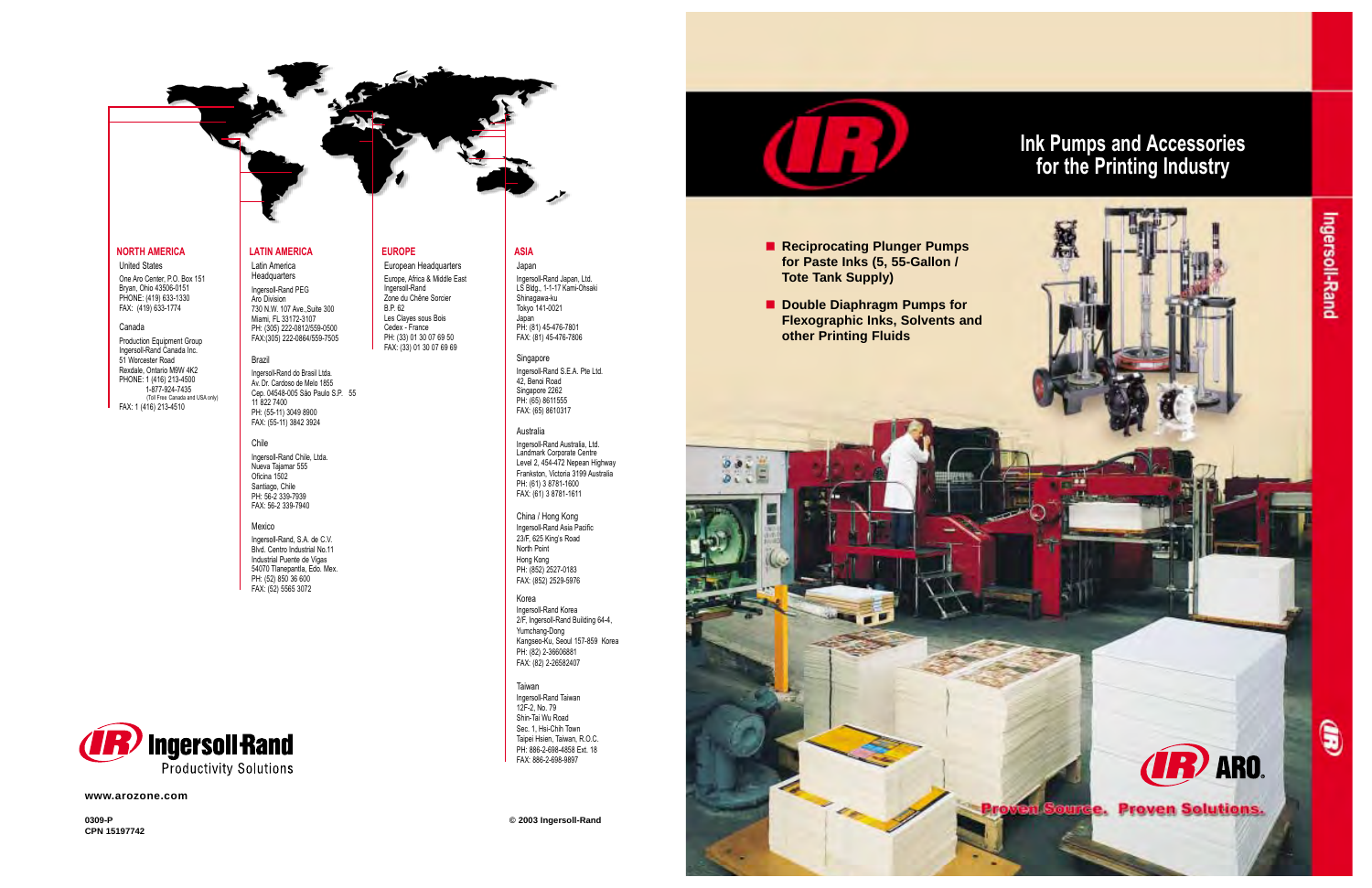**ARO Ink Pumps for High Viscosity Paste Ink Applications**

**www.arozone.com**



#### **A Pump for Every Ink and Application....**

**ARO ink supply pumps are built with today's cost and quality-conscious printer's three critical demands in mind:** 

- **Faster Production**
- **Less Material Waste**

**■** Reduced Pump Downtime due to Packing Failure.

**From low-viscosity flexo inks up to the high-viscosity paste inks, there is an ARO pump that will meet and exceed those demands.** 

#### **The Proof Is In the Packing....**

**Used in tandem with a special composite spring and adjustable packing nut arrangement, ARO Ink Pumps feature some of the best, most abrasion -resistant packings known to industry including UHMW-PE as well as special Thiokol Leather / UHMW-PE combos that provide optimum leak resistance.**

#### **A Cleaner House...**

**Puddles, piles or streams of ink, whether the result of leaking pumps or messy "dip and dump" fountain fill methods, can be eliminated with ARO Ink Pumps. Not only will the production floor look better, but it will also be a safer place for press floor personnel.**

#### **Fast Container Changeover...**

**Anything that saves time and keeps the flow of ink to the press smooth and with minimal interruption is what you want and what you get with ARO. ARO air-powered pump lifts and ram packages , both portable and stationary, are available to accommodate a variety of container sizes and supply volume demands.**

#### **Save That Ink!....**

**Like everything else these days, ink costs continue to climb and conservation of ink (bulk or otherwise) is becoming increasingly critical. ARO closed ink supply systems provide a barrier between follower plate and material that prevents premature drying, skim over, and the possibility of open container contamination.**

# **Who Is Using ARO®?**

- **Daily and Weekly Newspapers (Offset/Letterpress)**
- **Commercial Printers (Web/Sheetfed Presses)**
- **Book and Periodical Publishers**
- **Business Form Printers**
- **Metal Lithographers**
- **Ink Manufacturer Blending Systems**

### **ARO Ink Supply / Application Types**

- **5-Gallon Portable Pump Systems**
- **55 Gallon , 2-Post Ram Press Supply**
- **Tote Tank Press Supply**
- **Multi-Color Blending System Supply**











## **ARO® Ink Pumps:**

### **Proven Efficiency, Longer Packing Life-and That's Only the Beginning...**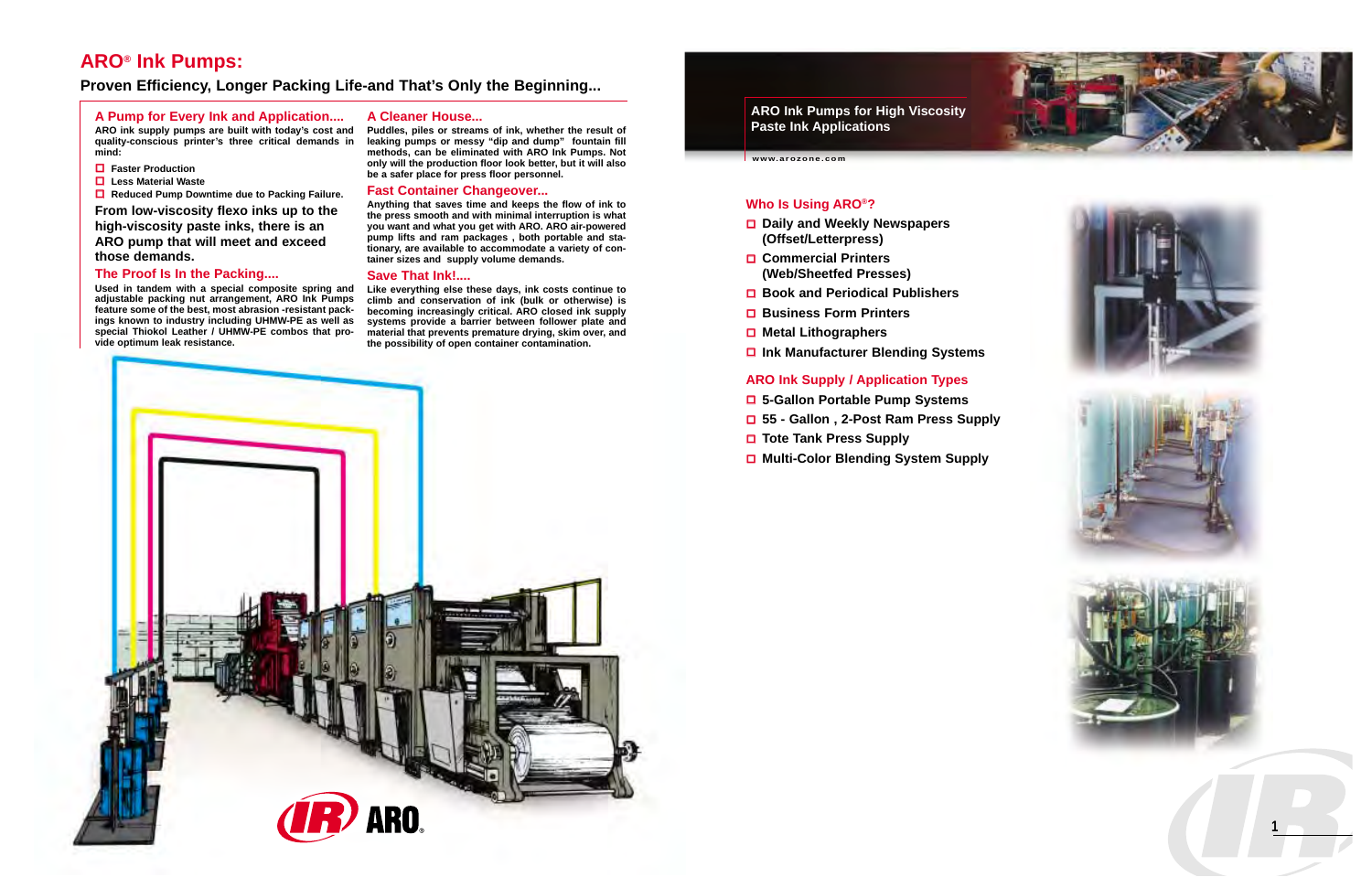### **ARO® Paste Ink Pump Design Features**

**www.arozone.com**

## **4** PUMP LOWER TIE-ROD DESIGN **DELIVERS FASTER ACCESS**

**No pump, including Aro's,is service-exempt. So why make it any more labor intensive than necessary? Aro's tie-rod construction permits quick tear-down and access with the simple removal of a few nuts.**

**Aro's paste ink pumps utilize ultra-high molecular weight polyethylene packings for enhanced compatibility with proven durability. UHMW-PE packings were developed to withstand the abrasive demands of inks.**

2 **ARO PLUNGER**<br>PACKING FOR **IMPROVED ENDURANCE**

# 6 **HIGH FLOW INLET SHOVEL PRIMER VALVE**

**High flow valve design allows maximum prime ability on start-up to help prevent packing failure. Inlet design allows pump to be floor stand mounted for bulk and ram mounted for high viscosity pumping.**



**Aro has a wide range of ratio and displacements available to cover a wide range of paste ink applications. 1.9-40 in.3 displacement, 3.3-10.5 gpm flow, and 12:1 - 30:1 ratio for high pressure 55-gallon pumping.** 

# The Real Difference Is Down Below:



While the external materials of pump construction are important, a pump is only as effective and durable as the internal seals and packings that serve it. In laboratory testing with some of the nastiest, most abrasive materials available (including printing inks), the ARO packing arrangement has demonstrated superior sealing and wear characteristics.



The ARO paste ink pump answers the issue of abrasion with hard-chrome plungers. Hardchrome plating insures the overall integrity of this critical component by resisting the scoring and leakage problems that hobble low-cost, non-plated plungers.

# **1 ARO AIR MOTOR RELIABILITY**

Aro's Paste Ink Pumps start with the best air motor technology in fluid handling. Featuring a longer 6" working stroke (as compared to traditional 4-1/2" strokes), the ARO air motor cycles less and ultimately works longer. Its heavy-duty casing and tie-rod construction insure long-lasting protection against all types of harsh, invasive environments.

1

3

4

2

5



# **5** UHMW-PE PACKINGS; THE ULTIMATE IN COMPATIBILITY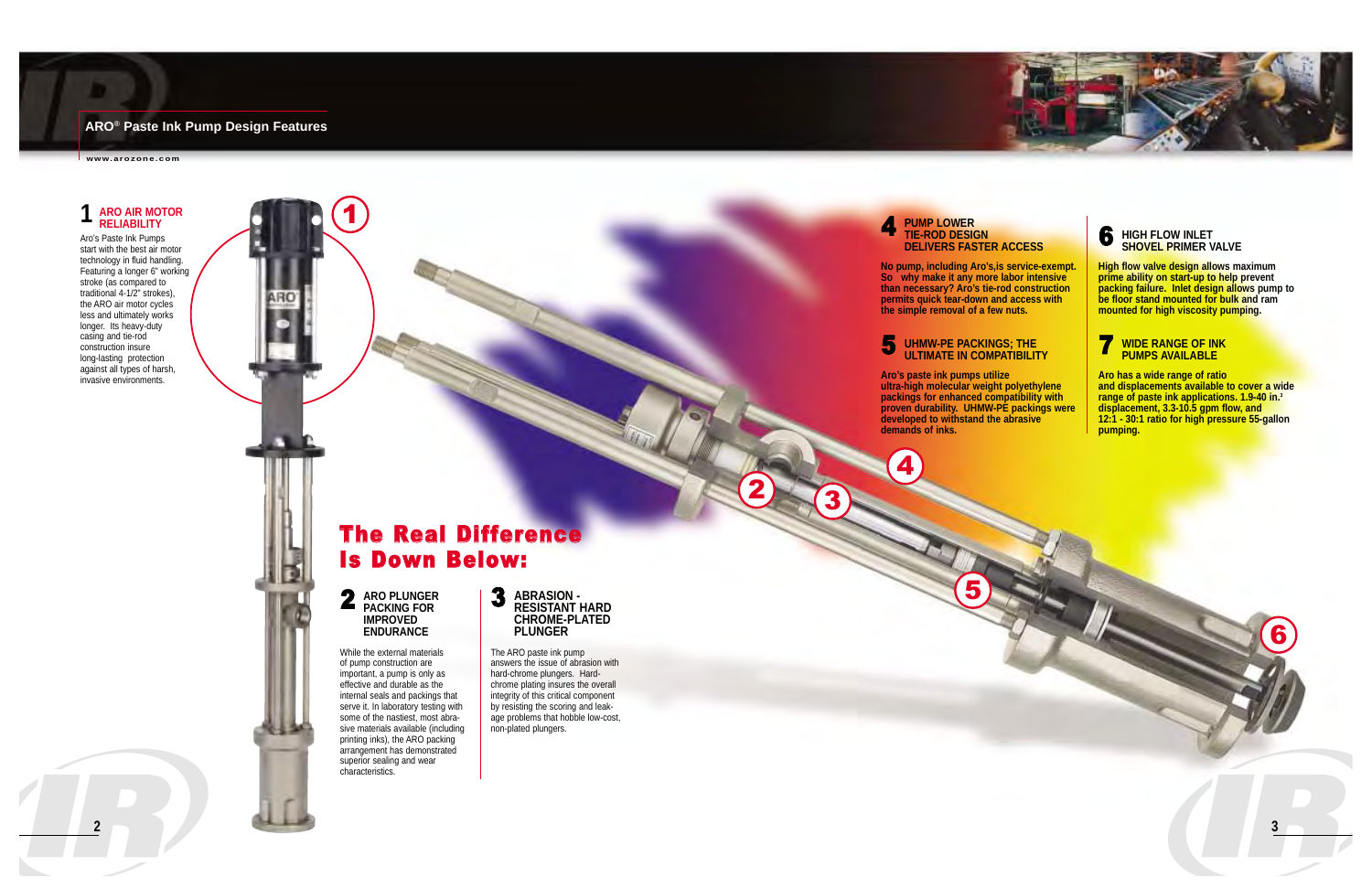**Paste Ink, 55-Gallon / Tote Tank Supply**

**www.arozone.com**

#### **5-Year Warranty**

### **Portable 5-Gallon Ink Supply Package**

**www.arozone.com**

#### **5-Year Warranty**

**NP322L0X-1 Portable Lift Only - Not a Ram**

#### NP322L01-1 22:1 Ratio, Carbon Steel 5-Gallon Extrusion Package with Lift\*

#### **Package Contents**

| NM2322E-11-P43 Carbon Steel Pump                                    |  |
|---------------------------------------------------------------------|--|
| 129121-400 Air Filter/Regulator                                     |  |
| 651840-1 ...............................Carbon Steel Follower Plate |  |
|                                                                     |  |

#### **Basic Pump Performance**

| Air Inlet Pressure Range 30 - 150 PSI (2 - 10.2 bar)                                      |  |
|-------------------------------------------------------------------------------------------|--|
| Fluid Pressure Range  660 - 3300 PSI (44.8 - 244.4 bar)                                   |  |
| Maximum Working Flow:1.0 GPM (3.8 lpm)                                                    |  |
| Displacement Per Cycle $\dots\dots\dots\dots$ 1.9 in <sup>3</sup> (31.1 cm <sup>3</sup> ) |  |
| Lower Pump Material. Carbon Steel                                                         |  |
| Plunger Material 17 - 4 Stainless Steel                                                   |  |
| Air Motor  66915                                                                          |  |
| Air Motor Repair Kit. 637316                                                              |  |
| Lower Pump End Series  67100-P43                                                          |  |
| Lower Pump Repair Kit 637290-P43                                                          |  |
|                                                                                           |  |

43:1 also available in: Stainless Steel with lift, 650541-1 Carbon Steel with ram, 650542-1 Stainless Steel with ram, 650543-1



\* 22:1 also available in: Stainless Steel with lift, NP322L02-1 Carbon Steel with ram, NP322R01-1 Stainless Steel with ram, NP322R02-1 



#### 650540-1 43:1 Ratio, Carbon Steel 5-Gallon Extrusion Package with Lift\*

#### **Package Contents**

| 67120-P43 Carbon Steel Pump          |  |
|--------------------------------------|--|
| 651840-1 Carbon Steel Follower Plate |  |
| 67075 Portable Lift                  |  |

### **Basic Pump Performance**

| Air Inlet Pressure Range 30 - 150 PSI (2 - 10.2 bar)                |
|---------------------------------------------------------------------|
| Fluid Pressure Range 1,290 - 6,450 PSI (87.7 - 438.7 bar)           |
| Flow $@$ 75 Cycles/Minute $\dots \dots \dots$ 9 GPM (3.4 lpm)       |
| Displacement Per Cycle  2.8 in <sup>3</sup> (45.8 cm <sup>3</sup> ) |
| Lower Pump Material. Carbon Steel                                   |
| Plunger Material. 17 - 4 Stainless Steel (Chrome Plated)            |
|                                                                     |
| Air Motor Repair Kit 61268                                          |
| Lower Pump End Series 67100-P43                                     |
| Lower Pump Repair Kit 637290-P43                                    |
|                                                                     |

### 4 1/4", 12:1 Carbon Steel Chop Check

**Basic Pump Performance**

| Air Inlet Pressure Range 30 - 120 PSI (2 - 8.3 bar)              |  |
|------------------------------------------------------------------|--|
| Fluid Pressure Range 360 - 1800 PSI (24.4 - 12                   |  |
| Max. Rec'd Cycles Per Minute 60                                  |  |
| Displacement Per Cycle $\dots \dots \dots 12.6$ in 3 (206.4 cm3) |  |
| Cycles Per Gallon (Liter) $\ldots \ldots \ldots$ 18.3 (4.8)      |  |
| Flow @ 60 Cycles / Minute 3.3 GPM (12.4 lpm)                     |  |
| Noise Level @ 60 Psi 80 db(A) w/muffler                          |  |

#### **Basic Pump Specifications**

| Lower Pump Material Carbon Steel                              |  |
|---------------------------------------------------------------|--|
| Plunger Material 17-4 Stainless Steel (H                      |  |
| Cylinder Material Carbon Steel                                |  |
|                                                               |  |
| Motor Repair Kit 61268                                        |  |
| Motor Diameter 4-1/4"                                         |  |
| Stroke $\ldots \ldots \ldots \ldots \ldots \ldots \ldots$ .6" |  |
|                                                               |  |
| Exhaust Port 1-1/4" NPT(F)                                    |  |
| Lower Pump Model 66243-X43-B                                  |  |
| Lower Pump Repair Kit 637071-X43-B                            |  |
| Material Inlet Flange Mount                                   |  |
| Material Outlet 1" NPT(F)                                     |  |
|                                                               |  |
|                                                               |  |

### **6 5 0 4 9 1 - X 4 3 - B**

#### **Packings**

- **3 : Glass-Filled Teflon (Upper & Lower)**
- **C : UHMW-PE (Upper & Lower)**
- **G : UHMW-PE/Leather Staggered (Upper & Lower)**
- **P : UHMW-PE/Teflon Staggered (Upper), UHMW-(Lower)**
- **R : Teflon/UHMW-PE Staggered (Upper), Teflon (Lower)**

#### **Accessories**

| Air F/R/L:                      | C28241-810 (recommended for pump) |
|---------------------------------|-----------------------------------|
| Airline Oil:                    | 62274                             |
| <b>Air Motor Muffler:</b>       | 91790                             |
| Wet Sol:                        | 66333-B                           |
| <b>Floor Mount:</b>             | 65138                             |
| 2-Post Rams w/Nitrile: 651616-1 |                                   |
| Ram F/R/L Kit:                  | 65940                             |

#### **Ordering**





**Air Powered Lift Only - Not a Ram**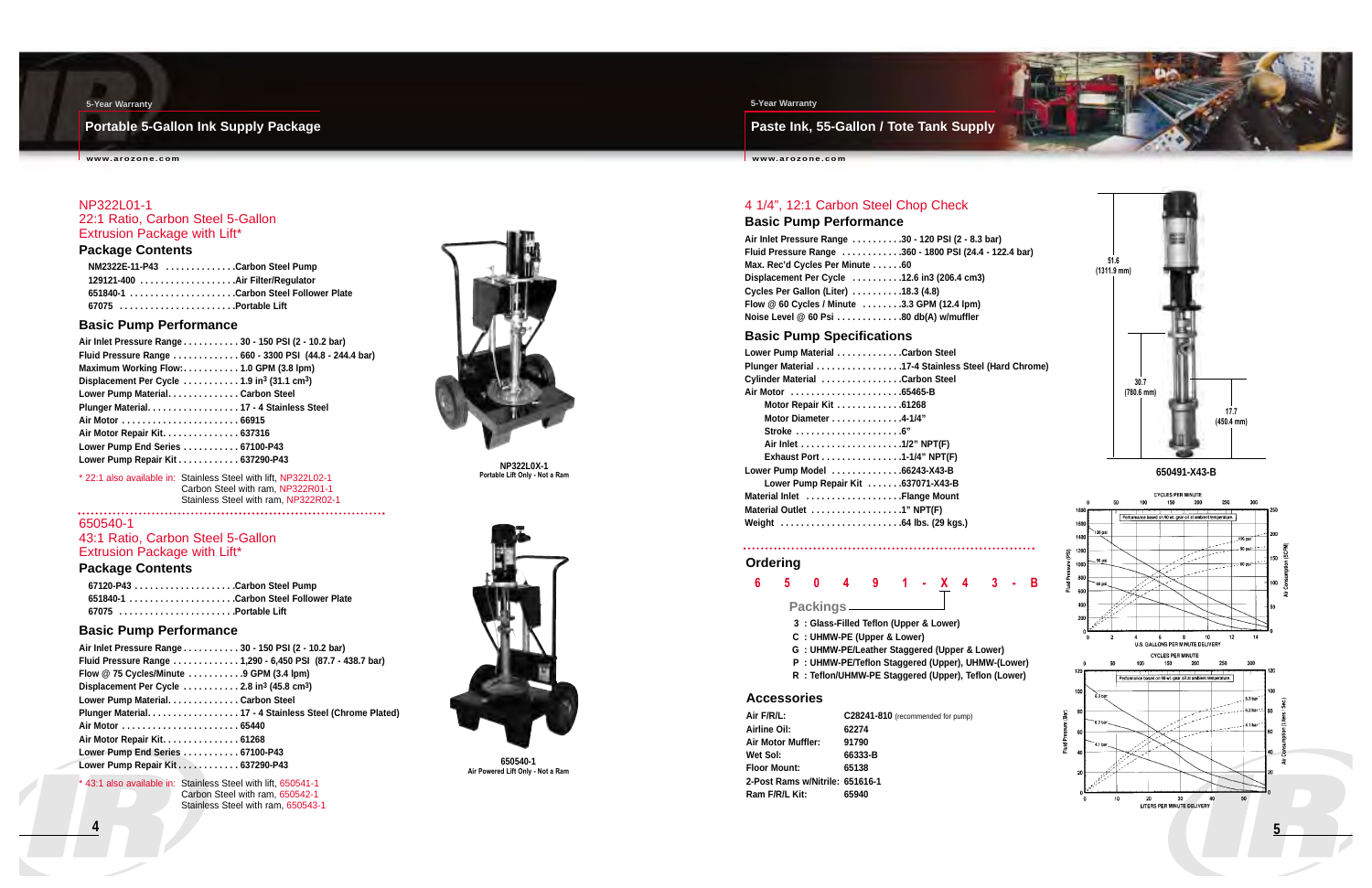**Paste Ink, 55-Gallon / Tote Tank Supply**

**www.arozone.com**

#### **5-Year Warranty**

### **Paste Ink, 55-Gallon / Tote Tank Supply**

**www.arozone.com**



#### **5-Year Warranty**

## 8", 13:1 Carbon Steel Chop Check

### **Pump Performance**

| Air Inlet Pressure Range 30 - 120 PSI (2 - 8.3 bar)          |  |
|--------------------------------------------------------------|--|
| Fluid Pressure Range 390 - 1560 PSI (26.5 - 106.1 bar)       |  |
| Max. Rec'd Cycles Per Minute 60                              |  |
| Displacement Per Cycle $\dots\dots\dots40.4$ in 3 (662 cm 3) |  |
| Cycles Per Gallon (Liter) $\ldots \ldots \ldots$ .5.7 (1.5)  |  |
| Flow @ 60 Cycles / Minute 10.5 GPM (39.6 lpm)                |  |
| Noise Level @ 60 Psi 80 db(A) w/muffler                      |  |

#### **Pump Specifications**

| Lower Pump Material Carbon Steel                               |
|----------------------------------------------------------------|
|                                                                |
| Cylinder Material Carbon Steel                                 |
|                                                                |
| Motor Repair Kit 66614                                         |
| Motor Diameter 8"                                              |
| Stroke $\ldots \ldots \ldots \ldots \ldots \ldots \ldots$ . 6" |
|                                                                |
| Exhaust Port 1-1/4" NPT(F)                                     |
| Lower Pump Model 66236-XXE-B                                   |
| Lower Pump Repair Kit  637128-XX4-B                            |
| Material Inlet Flange Mount                                    |
| Material Outlet 1-1/2" NPT(F)                                  |
| Weight 125.5 lbs. (57 kgs.)                                    |
|                                                                |



### **6 5 0 8 7 1 - X X E - C**

**Packings / Springs**



- **34 : Glass-Filled Teflon (Upper & Lower), Multiple Wave Spring**
- **C4 : UHMW-PE (Upper & Lower), Multiple Wave Spring**
- **F4 : UHMW-PE/Leather Staggered (Upper), UHMW-PE (Lower), Multiple Wave Spring**
- **J3 : Polyurethane (Upper), UHMW-PE (Lower), No Spring**
- **J8 : Polyurethane (Upper), UHMW-PE (Lower), Multiple Wave Spring**
- **P4 : UHMW-PE/Teflon Staggered (Upper), UHMW-PE (Lower), Multiple Wave Spring**
- **R4 : Teflon/UHMW-PE Staggered (Upper), Teflon (Lower) Multiple Wave Spring**

#### **Accessories**

| Air F/R/L:            | 28353    |
|-----------------------|----------|
| Airline Oil:          | 62274    |
| Air Motor Muffler:    | 92460    |
| Wet Sol:              | 66333-B  |
| <b>Floor Mount:</b>   | 65139    |
| 2-Post Ram w/Nitrile: | 651616-4 |
| Ram F/R/L Kit:        | 651730   |
|                       |          |

#### 10", 20:1 Carbon Steel Chop Check **Pump Performance**

| Air Inlet Pressure Range 30 - 90 PSI (2 - 6.1 bar)            |  |
|---------------------------------------------------------------|--|
| Fluid Pressure Range  1,800 PSI (122.4 bar)                   |  |
| Max. Rec'd Cycles Per Minute 60                               |  |
| Displacement Per Cycle $\dots\dots\dots$ 40.4 in 3 (662 cm 3) |  |
| Cycles Per Gallon (Liter) 5.7 (1.5)                           |  |
| Flow @ 60 Cycles / Minute  10.5 GPM (39.6 lpm)                |  |
| Noise Level @ 60 Psi82 db(A) w/muffler                        |  |

#### **Pump Specifications**

| Lower Pump Material Carbon Steel                              |                                             |
|---------------------------------------------------------------|---------------------------------------------|
|                                                               | Plunger Material Carbon Steel (Hard Chrome) |
| Cylinder Material Carbon Steel                                |                                             |
| Air Motor 66651-B                                             |                                             |
| Motor Repair Kit 637110                                       |                                             |
| Motor Diameter 10"                                            |                                             |
| Stroke $\ldots \ldots \ldots \ldots \ldots \ldots \ldots$ .6" |                                             |
|                                                               |                                             |
| Exhaust Port 1-1/4" NPT(F)                                    |                                             |
| Lower Pump Model 66236-XXE-B                                  |                                             |
| Lower Pump Repair Kit 637128-XX4-B                            |                                             |
| Material Inlet Bolted Flange                                  |                                             |
| Material Outlet 1-1/2" NPT(F)                                 |                                             |
| Weight 144 lbs. (65.4 kgs.)                                   |                                             |
|                                                               |                                             |

**6 5 0 8 7 5 - X X E - C**

**Packings / Springs**

**C4 : UHMW-PE (Upper & Lower), Multiple Wave Spring**

- **F4 : UHMW-PE/Leather Staggered (Upper), UHMW-PE (Lower), Multiple Wave Spring**
- **J3 : Polyurethane (Upper), UHMW-PE (Lower), No Spring**
- **P4 : UHMW-PE/Teflon Staggered (Upper), UHMW-PE (Lower), Multiple Wave Spring**
- **R4 : Teflon/UHMW-PE Staggered (Upper), Teflon (Lower) Multiple Wave Spring**

#### **Accessories**

| Air F/R/L:            | 28353    |
|-----------------------|----------|
| Airline Oil:          | 62274    |
| Air Motor Muffler:    | 66718    |
| Wet Sol:              | 66333-B  |
| <b>Floor Mount:</b>   | 65139    |
| 2-Post Ram w/Nitrile: | 651616-4 |
| Ram F/R/L Kit:        | 651729   |
|                       |          |

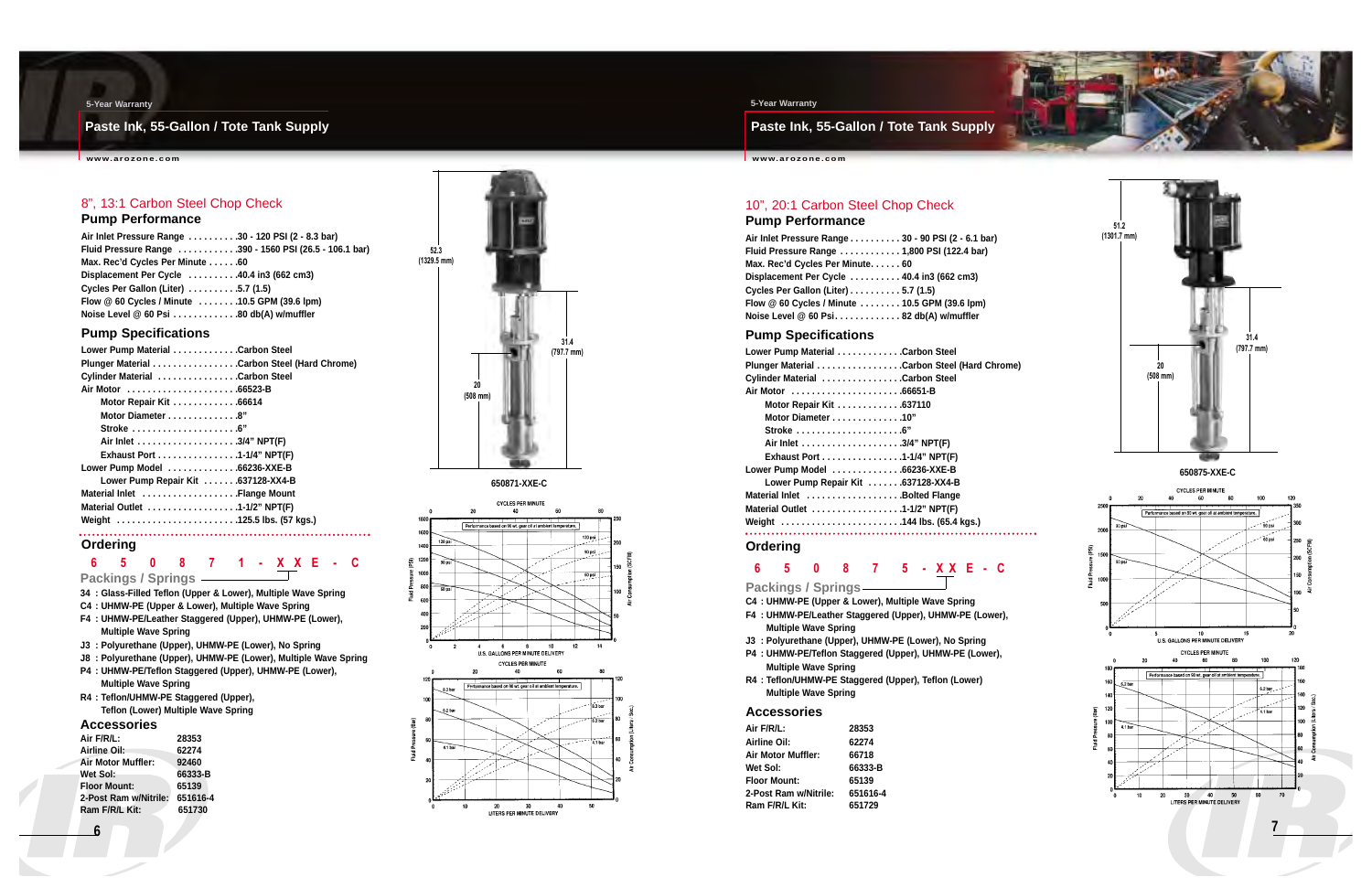**Paste Ink, 55-Gallon / Tote Tank Supply**

**www.arozone.com**



#### **5-Year Warranty**

### **Paste Ink, 55-Gallon / Tote Tank Supply**

**www.arozone.com**





#### **5-Year Warranty**

## **6 5 0 6 9 1 - X 4 3 - B**



**Packings**

- **3 : Glass-Filled Teflon (Upper & Lower)**
- **C : UHMW-PE (Upper & Lower)**
- **G : UHMW-PE/Leather Staggered (Upper & Lower)**
- **P : UHMW-PE/Teflon Staggered (Upper), UHMW-PE (Lower)**
- **R : Teflon/UHMW-PE Staggered (Upper), Teflon (Lower)**

#### **Accessories**

| Air F/R/L:            | C28241-810 |
|-----------------------|------------|
| Airline Oil:          | 62274      |
| Air Motor Muffler:    | 91790      |
| Wet Sol:              | 66333-B    |
| <b>Floor Mount:</b>   | 65138      |
| 2-Post Ram w/Nitrile: | 651616-1   |
| Ram F/R/L Kit:        | 65940      |
|                       |            |

### 6", 23:1 Carbon Steel Chop Check

#### **Pump Performance**

| Air Inlet Pressure Range 30 - 120 PSI (2 - 8.3 bar)                                      |  |
|------------------------------------------------------------------------------------------|--|
| Fluid Pressure Range 690 - 3450 PSI (46.9 - 234.6 bar)                                   |  |
| Max. Rec'd Cycles Per Minute 60                                                          |  |
| Displacement Per Cycle $\dots \dots \dots 12.6$ in <sup>3</sup> (206.4 cm <sup>3</sup> ) |  |
| Cycles Per Gallon (Liter) 18.3 (4.8)                                                     |  |
| Flow @ 60 Cycles / Minute 3.3 GPM (12.4 lpm)                                             |  |
| Noise Level @ 60 Psi 83 db(A) w/muffler                                                  |  |

#### **Pump Specifications**

| Lower Pump Material Carbon Steel                               |  |
|----------------------------------------------------------------|--|
| Plunger Material 17-4 Stainless Steel (Hard Chrome)            |  |
| Cylinder Material Carbon Steel                                 |  |
|                                                                |  |
| Motor Repair Kit 61355                                         |  |
| Motor Diameter 6"                                              |  |
| Stroke $\ldots \ldots \ldots \ldots \ldots \ldots \ldots$ . 6" |  |
| Air Inlet 1/2" NPT(F)                                          |  |
| Exhaust Port 1-1/4" NPT(F)                                     |  |
| Lower Pump Model 66243-X43-B                                   |  |
| Lower Pump Repair Kit  637071-X43-B                            |  |
| Material Inlet Bolted Flange                                   |  |
| Material Outlet 1" NPT(F)                                      |  |
|                                                                |  |
|                                                                |  |

**650691-X43-B**

#### 8", 28:1 Carbon Steel Chop Check **Pump Performance**

**Fluid Pressure Range . . . . . . . . . . . .840 - 3360 PSI (57.1 - 228.5 bar)**

| Air Inlet Pressure Range 30 - 120 PSI (2 - 8.3 bar)                                    |  |
|----------------------------------------------------------------------------------------|--|
| Fluid Pressure Range 840 - 3360 PSI (57.1 - 22                                         |  |
| Max. Rec'd Cycles Per Minute 70                                                        |  |
| Displacement Per Cycle $\dots \dots \dots 20.0$ in <sup>3</sup> (328 cm <sup>3</sup> ) |  |
| Cycles Per Gallon (Liter) 11.55 (3.03)                                                 |  |
| Flow @ 70 Cycles / Minute 6.06 GPM (22.94 lpm)                                         |  |
| Noise Level @ 60 Psi 89.8 db(A)                                                        |  |

#### **Pump Specifications**

| Lower Pump Material Carbon Steel                              |  |
|---------------------------------------------------------------|--|
| Plunger Material Hard Chrome Plated Stainless Steel           |  |
| Cylinder Material Carbon Steel                                |  |
|                                                               |  |
| Motor Repair Kit 66614                                        |  |
| Motor Diameter 8"                                             |  |
| Stroke $\ldots \ldots \ldots \ldots \ldots \ldots \ldots$ .6" |  |
|                                                               |  |
| Exhaust Port 1-1/4" NPT(F)                                    |  |
| Lower Pump Model 67300-XXD                                    |  |
| Lower Pump Repair Kit 637348-XXD                              |  |
| Material Inlet Bolted Flange                                  |  |
| Material Outlet 1-1/2" NPT(F)                                 |  |
| Weight 140 lbs. (63.5 kgs.)                                   |  |
|                                                               |  |

**650888-XXD**

- **Proven ARO® Air Motor Reliability**
- **Poly-Pak® Seals for Improved Endurance**
- **Abrasion-Resistant Hard Chrome Plated Plunger**
- **Tie-Rod Design for Fast Access**
- **UHMW-PE Packings for Maximum Compatibility**
- **Delivers 20 Cubic Inches per Cycle**





LITERS PER MINUTE DELIVERY

### **6 5 0 8 8 8 - X X D**

**Packing/Spring**

**C4 : UHMW-PE (Upper & Lower) / Multiple Wave Spring J3 : Polyurethane (Upper) UHMW-PE (Lower) / No Spring**

#### **Accessories**

| Air F/R/L:                | 28353    |
|---------------------------|----------|
| Airline Oil:              | 62274    |
| <b>Air Motor Muffler:</b> | 92460    |
| Wet Sol:                  | 66333-B  |
| <b>Floor Mount:</b>       | 65139    |
| 2-Post Rams w/Nitrile:    | 651616-4 |
| Ram F/R/L Kit:            | 651730   |

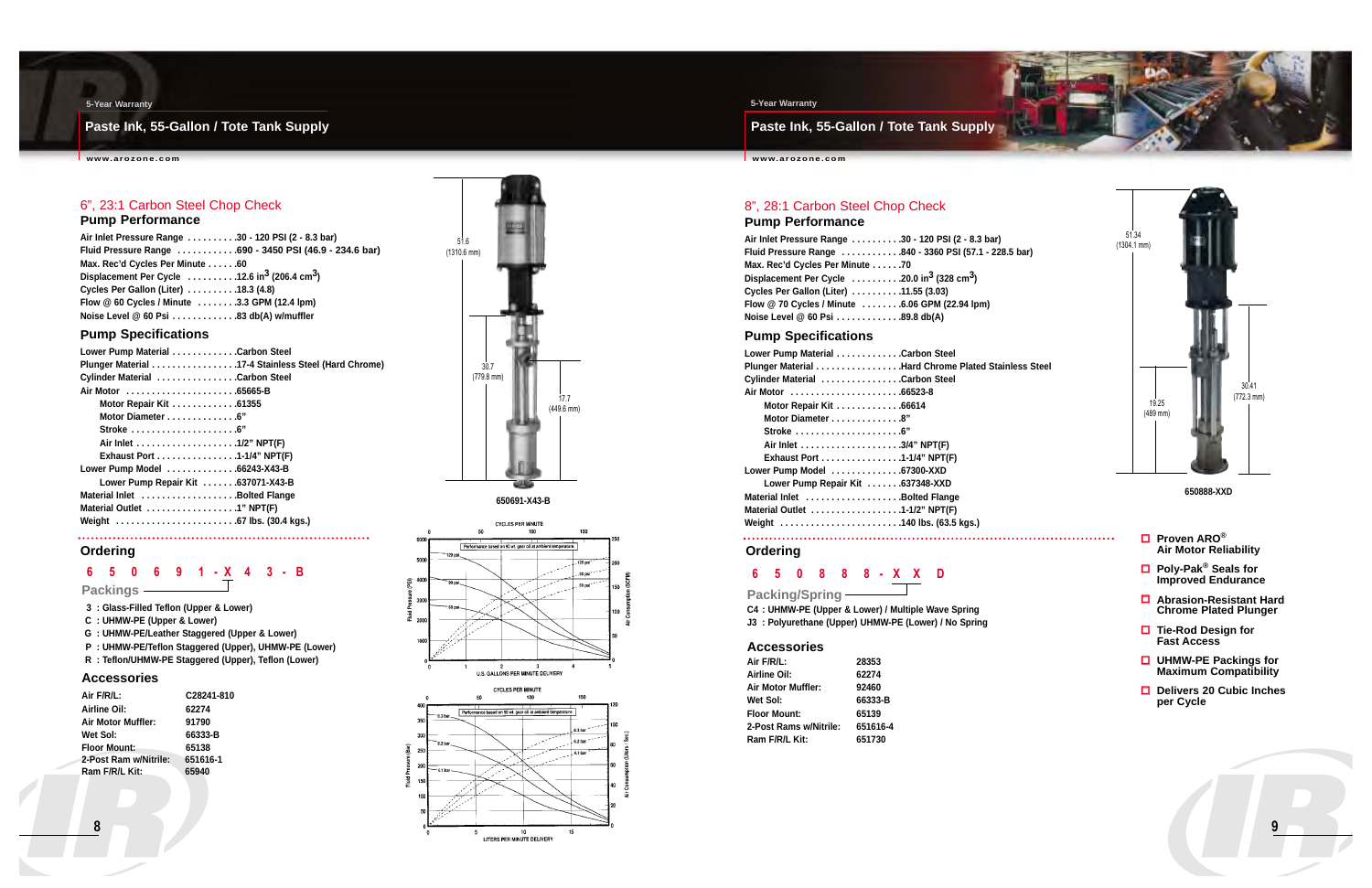### **Ink Pump Accessories**

**www.arozone.com**

**11**

#### **Air Treatment**

### **Paste Ink, 55-Gallon / Tote Tank Supply**

**www.arozone.com**



#### **5-Year Warranty**

### 12", 30:1 Carbon Steel Chop Check

#### **Pump Performance**

| Air Inlet Pressure Range 30 - 90 PSI (2 - 6.1 bar).                |  |
|--------------------------------------------------------------------|--|
| Fluid Pressure Range 2700 PSI (183.6 bar) Max.                     |  |
| Max. Rec'd Cycles Per Minute 60                                    |  |
| Displacement Per Cycle 40.4 in <sup>3</sup> (662 cm <sup>3</sup> ) |  |
| Cycles Per Gallon (Liter) 5.7 (1.5)                                |  |
| Flow @ 60 Cycles / Minute 10.5 GPM (39.6 lpm)                      |  |
| Noise Level @ 60 Psi 88 db(A) w/muffler                            |  |

### **Pump Specifications**

| Lower Pump Material Carbon Steel                              |  |
|---------------------------------------------------------------|--|
|                                                               |  |
| Cylinder Material Carbon Steel (Hard Chrome)                  |  |
| Air Motor 66506-B                                             |  |
| Motor Repair Kit 637112                                       |  |
| Motor Diameter 12"                                            |  |
| Stroke $\ldots \ldots \ldots \ldots \ldots \ldots \ldots$ .6" |  |
|                                                               |  |
| Exhaust Port 1-1/4" NPT(F)                                    |  |
| Lower Pump Model 66236-XXE-B                                  |  |
| Lower Pump Repair Kit 637128-XX4-B                            |  |
| Material Inlet Bolted Flange                                  |  |
| Material Outlet 1-1/2" NPT(F)                                 |  |
| Weight 147 lbs. (66.8 kgs.)                                   |  |
|                                                               |  |

### **6 5 0 9 7 1 - X X E - C**

**Packings / Springs**

- **34 : Glass-Filled Teflon (Upper & Lower), Multiple Wave Spring**
- **C4 : UHMW-PE (Upper & Lower), Multiple Wave Spring**
- **F4 : UHMW-PE/Leather Staggered (Upper), UHMW-PE (Lower), Multiple Wave Spring**
- **J3 : Polyurethane (Upper), UHMW-PE (Lower), No Spring**
- **P4 : UHMW-PE/Teflon Staggered (Upper), UHMW-PE (Lower), Multiple Wave Spring**
- **R4 : Teflon/UHMW-PE Staggered (Upper), Teflon (Lower) Multiple Wave Spring**







#### **Accessories**

| Air F/R/L:             | 28353    |
|------------------------|----------|
| Airline Oil:           | 62274    |
| Air Motor Muffler:     | 66718    |
| Wet Sol:               | 66333-B  |
| <b>Floor Mount:</b>    | 65139    |
| 2-Post Rams w/Nitrile: | 651616-4 |
| Ram F/R/L Kit:         | 651729   |
|                        |          |

#### **Ordering**

### Filter/Regulator/Lubricator Assemblies

| Model<br><b>Number</b> | <b>Description</b>                                                                                          | Pumps<br>Used<br>With                    | Port<br>Size<br><b>NPT</b> | Reg. Press.<br>Range<br>PSI (bar) | Max.<br><b>Flow</b><br><b>Pressure</b>         |
|------------------------|-------------------------------------------------------------------------------------------------------------|------------------------------------------|----------------------------|-----------------------------------|------------------------------------------------|
| 651729                 | <b>Kit Assembly</b><br>Heavy-Duty FRL w/ hose<br>& mounting bracket for<br>installation to Two Post<br>Ram. | 10" & 12"<br>air motor<br>pumps          | $3/4$ (M)                  | $5 - 125$<br>$(.3-8.6)$           | <b>75 SCFM</b><br>$(35 \text{ dm}^3/\text{s})$ |
| 651730                 | Kit Assembly<br>Heavy-Duty FRL w/ hose<br>& mounting bracket for<br>installation to Two Post<br>Ram.        | 8"<br>air motor<br>pumps                 | $3/4$ (M)                  | $5 - 125$<br>$(.3 - 8.6)$         | <b>75 SCFM</b><br>$(35 \text{ dm}^3/\text{s})$ |
| 65940                  | <b>Kit Assembly</b><br>Heavy-Duty FRL w/ hose<br>& mounting bracket for<br>installation to Two Post<br>Ram. | $4^{1}/4$ " &<br>6" air<br>motor<br>pump | $1/2$ (M)                  | 5-200<br>$(.3 - 13.8)$            | <b>65 SCFM</b><br>$(31 \text{ dm}^3/\text{s})$ |

#### Low Level Cut Off Kit

#### **67327 Kit Assembly used with 651729, 651616-( ), 10" and 12" pumps**

#### Over-Run Controls

| Model<br><b>Number</b> | <b>Description</b>                                                                                                                            | <b>Pumps</b><br><b>Used</b><br>With               | Port<br><b>Size</b><br><b>NPT</b> | Reg. Press.<br>Range<br>PSI (bar) | Max.<br><b>Flow</b><br><b>Pressure</b> |
|------------------------|-----------------------------------------------------------------------------------------------------------------------------------------------|---------------------------------------------------|-----------------------------------|-----------------------------------|----------------------------------------|
| 635040                 | <b>ARO-STOP® Valve</b><br>Shuts off air to the pump<br>when material container is<br>empty or line is broken.<br>Quick set and reset feature. | "N" Series.<br>air motor<br>pumps<br>only         | 1/4 (F)                           | 1/4 (M)                           | 20-175<br>(1.4-12)                     |
| 23644-400              | <b>ARO-STOP® Valve</b><br>Shuts off air to the pump<br>when material container is<br>empty or line is broken.<br>Quick set and reset feature. | $41/4"$ &<br>6" air<br>motor<br>pumps             | $1/2$ (F)                         | $1/2$ (M)                         | 20-175<br>(1.4-12)                     |
| 635043                 | <b>ARO-STOP® Valve</b><br>Shuts off air to the pump<br>when material container is<br>empty or line is broken.<br>Quick set and reset feature. | $8'$ , 10"<br>& 12"<br>air motor<br>pumps<br>only | 3/4 (F)                           | $3/4$ (M)                         | 20-175<br>(1.4-12)                     |







| Range           | Flow                         |
|-----------------|------------------------------|
| <b>SI (bar)</b> | Pressure                     |
| $5 - 125$       | 75 SCFM                      |
| $(.3 - 8.6)$    | (35 dm <sup>3</sup> /s)      |
| $5 - 125$       | 75 SCFM                      |
| $(.3 - 8.6)$    | $(35 \text{ dm}^3/\text{s})$ |

**635040**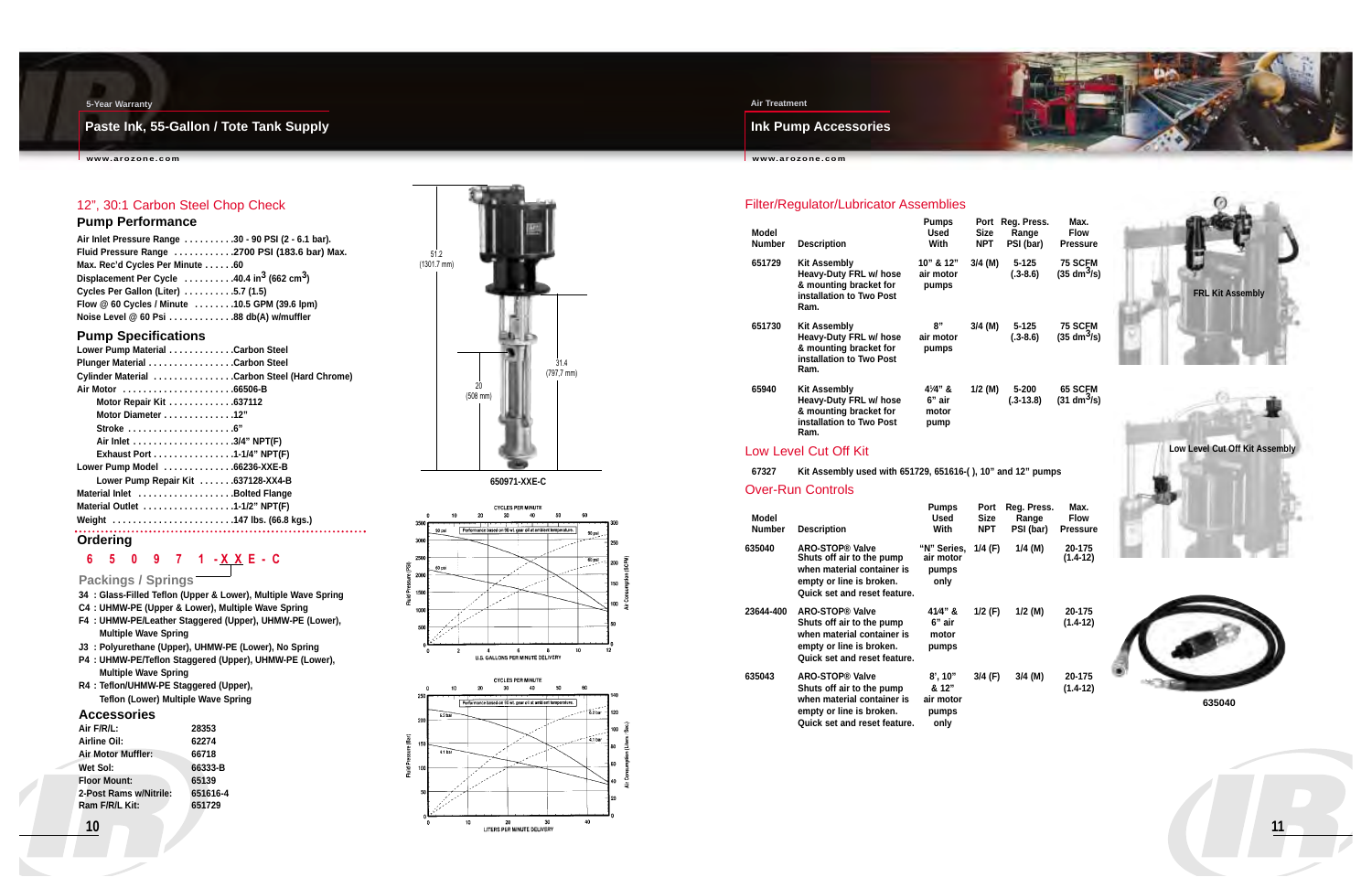#### **Ink Pump Accessories**

**www.arozone.com**



#### **Rams / Tote Tank Supply**

#### **Ink Pump Accessories**

**www.arozone.com**



meter) hose feapsi max. working **Length: 7 ft.** 

**8 Ball Supply hose.** 

**Rams**



### **Extra Heavy-Duty Ram 55-Gallon Containers**

Two Post Ram **- Features 5-1/2" diameter post construction capable of delivering 0-11 psi\* follower down force. This extra measure of down force makes the 651612 Ram the best choice for the hard-duty supply of heavy inks.**

\* WARNING: Before using maximum follower down force, check container or consult container manufacturer for maximum pressure rating.

Base **- 39.5" (1003 mm) x 24" (610 mm)** Raised height **- 99.8125" (2.53 m)** Lowered position height **- 61.75" (1.56 m)**

#### **Heavy-Duty Ram 55-Gallon Containers**

Two Post Ram **- For use with materials over 200,000 CPS viscosity. Consists of two 3-1/2" diameter air cylinders joined by cross-over tubes and welded to a steel base. Cast aluminum follower plate has double edge Buna N wiper to clean drum and seal material from atmosphere.**

Base **- 39" (991 mm) x 24" (610 mm)** Raised height **- 101" (2.56 m)** Lowered position height **- 63" (1.6 m)**

#### **Light-Duty Ram 5-Gallon Containers**

651615-D Single Post Ram **- For use with materials up to 1,000,000 CPS viscosity and 5-gallon containers. Hold-down clamps secure pail and 66713 Portability Kit available for mobile applications.**

66713 Portability Kit **- Mounts directly to 651615-D Single Port Ram to allow ease of portability. Has 12" (305 mm) tires.**

#### **Single Post Rams**

Single Post Ram / Lift **- Provides responsive pump lifting and pump lowering – with sufficient downforce to permit pump extrusion of materials up to 500,000 c.p.s. It's ability to revolve 360-degrees allows the ongoing placement and rotation of three, 55-Gallon containers – a critical feature in applications that demand continuous material supply.**

| 651614-1 | For 4-1/4" and 6" Air motor pumps   |
|----------|-------------------------------------|
| 651614-2 | For 8", 10" and 12" Air motor pumps |

**65116 Follower Plate Air Assist Kit**



|   | Model<br><b>Number</b> | <b>Description</b>                                                                                                                                                                                                                                                                                    |
|---|------------------------|-------------------------------------------------------------------------------------------------------------------------------------------------------------------------------------------------------------------------------------------------------------------------------------------------------|
| A |                        | 628088-7 Material Supply Hose - Heavy duty (1" diameter-<br>tures neoprene construction with a 5,000 psi r<br>pressure capacity. Both ends 1" NPT(M). Len                                                                                                                                             |
| B | 67073                  | Ball Valve - For use with 628088-7 material sup<br>4,500 psi max. working pressure rated.                                                                                                                                                                                                             |
| c |                        | 628089-X Material Hose With Fittings - 3" diameter hose<br>linked polyethylene (internal) and neoprene (e<br>struction. Hose comes with female cam-lever<br>pler, male adapter, cam-lever locking dust cap<br>Length: 2 ft. (628089-2), 4 ft. (628089-4) & 6 ft.<br>Maximum working pressure: 125 psi |
| D | 65138.                 | Pump Floor Mount - Depending on pump size.                                                                                                                                                                                                                                                            |

**628089-X Material Hose With Fittings - 3" diameter hose has crosslexternal) con**ever locking coucap and dust plug. **Length: 2 ft. (628089-2), 4 ft. (628089-4) & 6 ft. (628089-6).**

**65139**



#### **Bulk/Tote tank Supply Components**



**lotor Pumps** 

**1** Biotor Pumps



#### **Pump/Drum Stabilizing Brackets**

| Model<br>Number | <b>Description</b>                                                                             | <b>Used With</b>              |
|-----------------|------------------------------------------------------------------------------------------------|-------------------------------|
| 66353-1         | <b>Pump Stabilizing Brackets - Attaches</b><br>easily to 651616 Ram.<br>Kit includes hardware. | 8", 10", 12"<br>Air Motor Pun |
| 66354-1         | <b>Pump Stabilizing Brackets - Same as</b><br>66353-1 except fits smaller pumps.               | 4 1/4" & 6"<br>Air Motor Pun  |
| 67133           | Drum Hold-Down Brackets -<br>Kit includes 2 brackets,<br>clamp screws, nuts.                   | 651616()                      |

**651616-X 651615-D**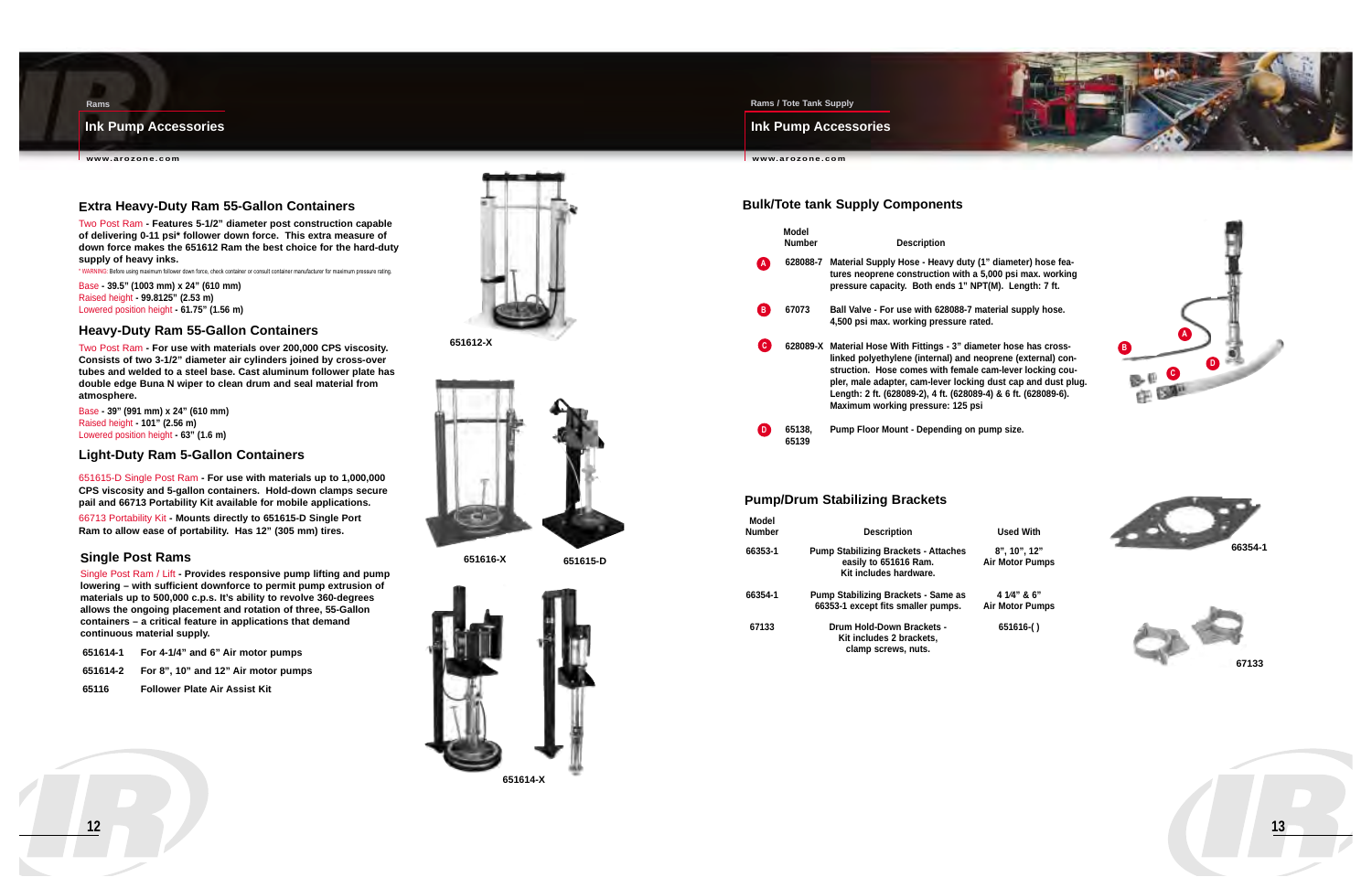**ARO Ink Pumps for Low Viscosity, Flexographic Ink Applications**

**www.arozone.com**

#### **Ink Pump Accessories**

**www.arozone.com**









**Automatic & Manual Ink Extrusion Guns**

| <b>Model</b><br><b>Number</b> | <b>Orifice</b><br><b>Diameter</b> | Model<br><b>Number</b> | Orifice<br><b>Diameter</b>                                                                                          | Model<br><b>Number</b> | Orifice<br><b>Diameter</b> |
|-------------------------------|-----------------------------------|------------------------|---------------------------------------------------------------------------------------------------------------------|------------------------|----------------------------|
| 76751                         |                                   |                        | Adapter - 1/4NPT(M) to 11/16-16(M) adapts 66541-XX<br>Extrusion Nozzle Kit to fluid outlet for 641523-1 Flow Gun.   |                        |                            |
| 66541-XX                      |                                   | cap. 11/16-16 UN(F).   | Extrusion Nozzle Kit - Used on manual or automatic extru-<br>sion guns. Hardened steel assembly includes nozzle and |                        |                            |
| 66541-3                       | .031                              | 66541-9                | .093                                                                                                                | 66541-17               | .172                       |
| 66541-4                       | .046                              | 66541-12               | .125                                                                                                                | 66541-18               | .187                       |
| 66541-6                       | .063                              | 66541-15               | .156                                                                                                                | 66541-25               | .250                       |

66541-37 .375

**66541-XX**

#### **Extrusion Gun Nozzle Kits**





**641523-1 (Shown with 66541-XX)**



#### **Manual Extrusion Guns**

Used to extrude material over 200,000 CPS.

| Model<br><b>Number</b><br>*651500 | <b>Description</b><br>Flow Gun - Aluminum body<br>with tungsten carbide seats.                                                              | <b>Max Fluid</b><br><b>Pressure</b><br>PSI (bar)<br>7500<br>(517) | <b>Fluid</b><br>Inlet<br>In.<br>$3/8$ (F) | <b>Fluid Outlet</b><br>I.D. & Thread<br>$ln.$ (mm)<br>$.250(6)$ &<br>11/16-16 (M) |
|-----------------------------------|---------------------------------------------------------------------------------------------------------------------------------------------|-------------------------------------------------------------------|-------------------------------------------|-----------------------------------------------------------------------------------|
|                                   | Order 66541-XX Extrusion Nozzle Kit separately.                                                                                             |                                                                   |                                           |                                                                                   |
| 651533                            | Flow Gun - Wetted parts of<br>316 series stainless steel with<br>tungsten carbide seats.<br>Order 66541-XX Extrusion Nozzle Kit separately. | 5000<br>(345)                                                     | 1/4<br>NPS(M)                             | $.093(2.3)$ &<br>11/16-16 (M)                                                     |

- **Explorer** Flexo Ink Transfer
- **Color Management (Dispense)**
- **Ink Recirculation**
- **Dual Inlet / Dual Outlet for Flexo Supply and Return**
- **Waste Water Treatment / Solvent Cleaning Systems**

**641523-1 Flow Gun - Wetted parts of 300 3000 3/8 (F) .250 (6) & Series stainless steel with (207) 1/4 NPT(F) Teflon packings.** 

> **Order 76751 Adapter & 66541-XX Extrusion Nozzle Kit separately.**

\*Warning: **Do not use with halogenated hydrocarbons. This model contains aluminum parts that come in contact with the material being dispensed. Aluminum is not compatible with halogenated hydrocarbon solvents.**



### **Who Is Using ARO®?**

- **Daily, Weekly, Quarterly Newspaper/Newsletter Publishers**
- **Commercial Flexographic Printing Houses**
- **Book, Magazine Publishers**
- **Business Form Printers**

#### **ARO® Ink Supply / Application Types**

**15**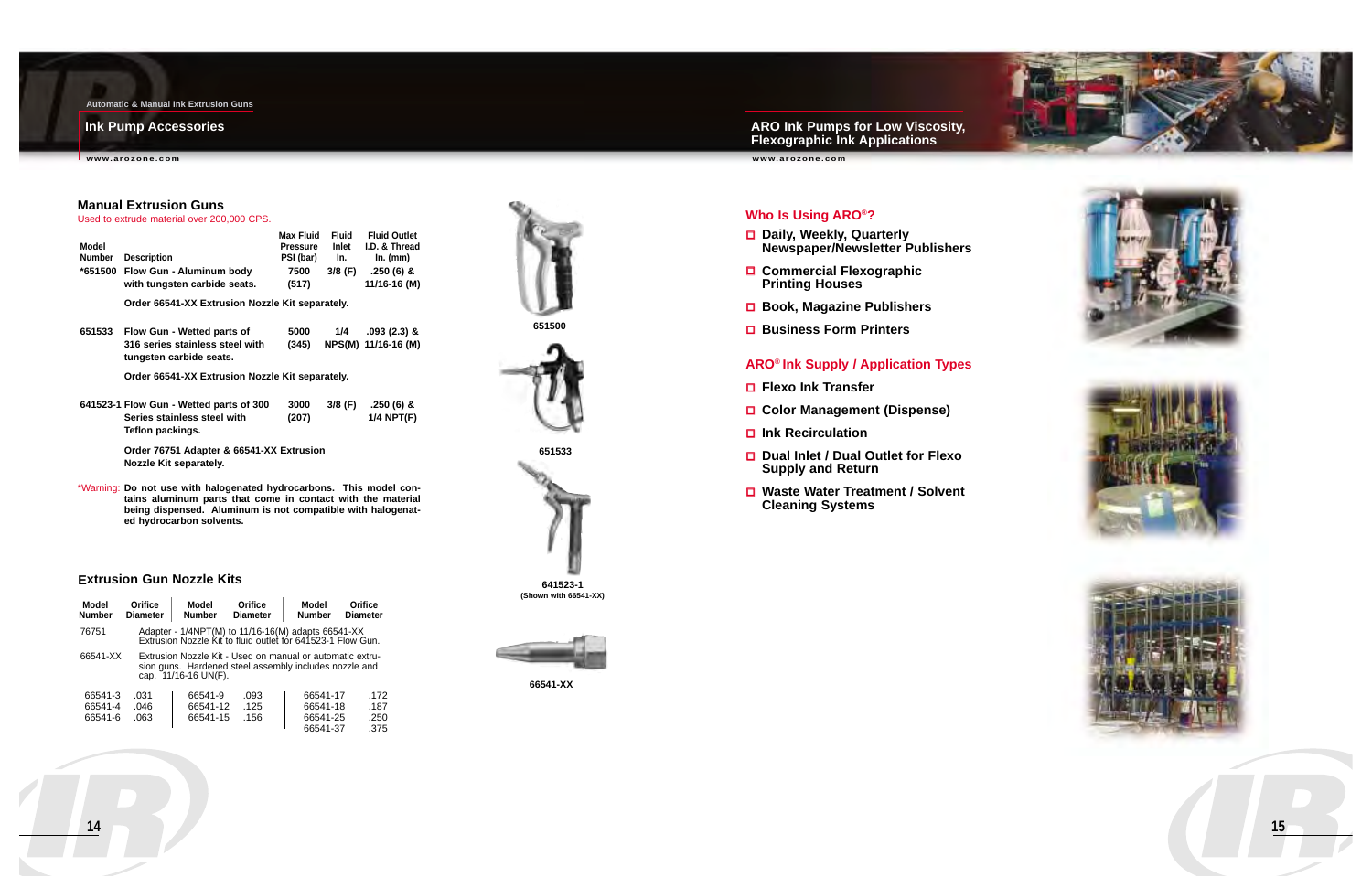**17**

#### **ARO® Diaphragm Pump Design Features**

**www.arozone.com**

#### **5-Year Warranty**

#### Ideal For Abrasion And Solids Handling

**Because it does not use rotating, sliding seals, like rotary/centrifugal pumps, more process engineers look to Aro diaphragm pumps for handling tough abrasion applications.**

#### From Top to Bottom, Aro's "Flap" Valve Pump is Your Best High Solids - Handling Choice

**The ARO 2" Flap Valve Pump uses a top-suction porting design. Top suction porting is ideal for pumping abrasives and large particles because it uses gravity to assist in draining solids from the pump. Conventional high-solids pump designs use bottom suction; forcing the pump to fight (and lose against) gravity, allowing sediment and solids to accumulate , ultimately "packing out" the pump. See page 19.**

#### Bolted Construction For Safe Reliability and Ease of Assembly:

**All Aro diaphragm pumps use bolted construction that process professionals demand. And, Aro Non Metallic Diaphragm Pumps utilize fasteners that are constructed of 300 series stainless steel for maximum chemical resistance. Bolted is Safer - bolted construction reduces the risk of spills, environmental contamination and the attendant,**

**Bolted is Reliable - Bolted construction withstands the heavy loading that diaphragm pumps are subjected to,**

- **mandatory reports to regulatory agencies that spills can create. without concerns of breakage or loosening.**
- **and hold together during reassembly.**

**Bolted is Easier to Assemble - Aro's bolted design allows for easy positioning and alignment of parts during reassembly. This is a significant advantage over band-clamp style pump fasteners, which are difficult to align**

**Bolted is Less Expensive - Aro's design uses standard bolts which cost significantly less to replace. Non standard fastening devices (such as band clamps) are considered "wear parts" and are more expensive to replace.**

#### Aro's Patented "Unbalanced" Air Valve

**Aro's "Unbalanced" air valve design makes this, and all of Aro's Diaphragm Pumps "Unstallable". Because the unbalanced valve cannot settle in a neutral position when the pump is shut down, it can't become stuck, requiring the operator to hammer on the pump in order to start pumping again.**

- 
- **Does Not Require Lubrication**
- **Eliminates Shifting/Freezing Problems • Uses Significantly Less Power Than** 
	- **•Forgiving In Dirty Air**

#### "Unstallable" Air Motor Design Expanded: Introducing Simul-Shift™

**ARO Diaphragm Pumps are known throughout industry as "The Unstallables", thanks in large part to their patented "unbalanced" air valve design, which eliminates air valve stalling, sticking and centering. With the new 2" and 3" pumps, Quick Dump and Simul-Shift™ valve technology. Simul-Shift's unique design applies constant air pressure to both the pilot and major shift valves to further enhance pump performance and significantly reduce pulsation.**

#### "Quick-Dump™" Anti-Freeze Valve Design



**Aro's "Quick-Dump" exhaust valve, eliminates air motor icing, the second most prevalent problem with conventional air motor designs by diverting cold wet exhaust air away from the critical air valve passages. Incorporated in the new 2" and 3" pumps, Quick Dump and Simul Shift have removed the Diaphragm Pump's stall-out stumbling block, it is, by far, the most energy efficient air valve on the market. Quick Dump will help reduce your energy costs. Note: Quick-Dump is incorporated in 2" and 3" models.**

#### Broad Material Selection

**Aro offers a wide selection of materials, allowing your choice of the best possible wetted and non-wetted materials suited to your application.**

#### Positive Priming Provides Instant Start-Ups

**Check valves are located close to the diaphragm chambers, ensuring a positive prime first time every time.**

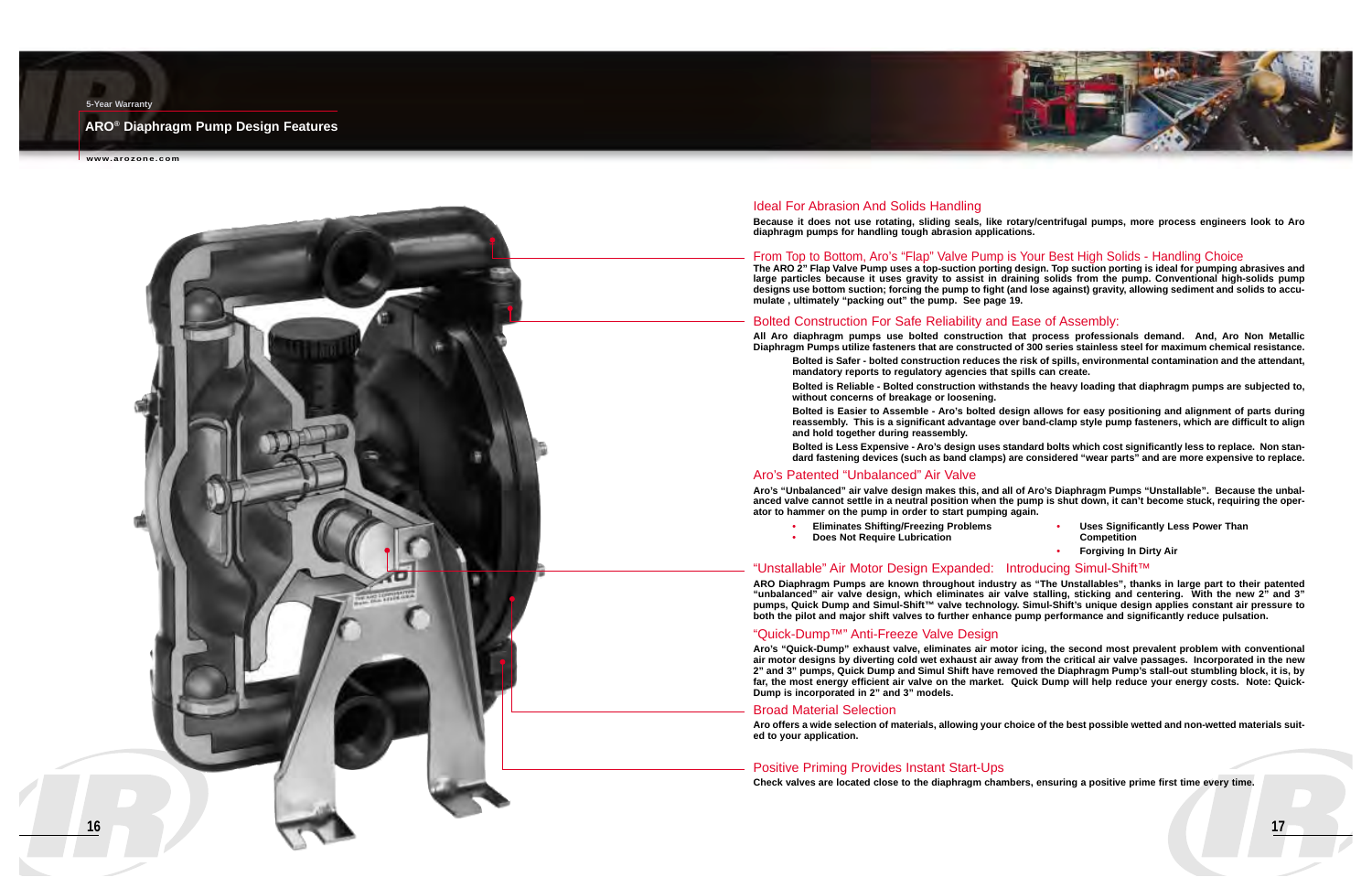**19**

## **ARO® Diaphragm Pumps for Low-Viscosity Inks and Support Applications**

**www.arozone.com**

#### **Model Overview**

|                                                                      | 1/2" Ports<br><b>Non-Metallic</b>                                            | 1/2" Ports<br><b>Metallic</b>                       | 1" Ports<br><b>Non-Metallic</b>                                                                                                                                                           | 1" Ports<br><b>Metallic</b>                                   |
|----------------------------------------------------------------------|------------------------------------------------------------------------------|-----------------------------------------------------|-------------------------------------------------------------------------------------------------------------------------------------------------------------------------------------------|---------------------------------------------------------------|
| <b>MODEL</b>                                                         | 1/2" (Non-Met.)                                                              | 1/2" (Met.)                                         | 1" (Non-Met.)                                                                                                                                                                             | 1" (Met.)                                                     |
| <b>Maximum Flow</b><br><b>GPM (LPM)</b>                              | 13<br>(49)                                                                   | 13<br>(49)                                          | 47<br>(178)                                                                                                                                                                               | 35<br>(133)                                                   |
| <b>Maximum</b><br><b>Discharge</b><br><b>Pressure</b>                | 100                                                                          | 100                                                 | 120                                                                                                                                                                                       | 120                                                           |
| PSI (BAR)                                                            | (6.8)                                                                        | (6.8)                                               | (8.3)                                                                                                                                                                                     | (8.3)                                                         |
| <b>Fluid Ports</b><br>Inlet/Outlet                                   | 1/2" (F) - In/Out                                                            | 1/2" (F) - In/Out                                   | 1" ANSI<br><b>Flange</b>                                                                                                                                                                  | 1" (F) - In/Out                                               |
| (BSP Available)                                                      | (No BSP)                                                                     | (No BSP)                                            |                                                                                                                                                                                           |                                                               |
| <b>Materials</b><br><b>of</b><br><b>Construction</b>                 | Polypropylene<br>Groundable<br><b>Acetal</b><br>Kynar <sup>®</sup> (PVDF)    | <b>Stainless</b><br><b>Steel</b><br><b>Aluminum</b> | <b>Polypropylene (Natural)</b><br>Kynar <sup>®</sup> (Natural)                                                                                                                            | <b>Aluminum</b><br><b>Stainless Steel</b><br><b>Cast Iron</b> |
| Pump*<br>Weight<br>Lbs. (Kg.)                                        | 8.8 (4.0) Acetal<br>7.2 (3.3) Poly<br>9.5 (4.3) Kynar <sup>®</sup><br>(PVDF) | 14.6(6.6)SST<br>8.4(3.8) Alum                       | *20.3 (9.2) Poly<br>*28.5 (12.9) Kynar <sup>®</sup><br>(PVDF)                                                                                                                             | *19 (8.6) Alum<br>*36 (16.3) S.S.<br>*31 (14.1) Cast Iron     |
| <b>Maximum</b>                                                       |                                                                              |                                                     |                                                                                                                                                                                           |                                                               |
| <b>Solids</b><br>Inches (mm)                                         | 3/32<br>(2.4)                                                                | 3/32<br>(2.4)                                       | 1/8<br>(3.2)                                                                                                                                                                              | 1/8<br>(3.2)                                                  |
| <b>Best</b><br><b>Selling</b><br><b>Models</b><br>(BSP<br>Available) | 66605J-388<br>66605J-322<br>66605J-344<br>66605J-0D2                         | PD05P-AAS-STT<br>PD05P-AAS-PGG                      | 6661A3-322-C<br>6661A3-344-C<br>6661AP-322-C<br>(Pigmented)                                                                                                                               | 666100-322-C<br>666100-344-C                                  |
| Recommended<br>Filter/<br>Regulator                                  | P29122-600<br>(Filter/Regulator)                                             | P29122-600<br>(Filter/Regulator)                    | P29221-610<br>(Filter/Regulator)                                                                                                                                                          | P29221-610<br>(Filter/Regulator)                              |
| <b>Air Line Kit</b>                                                  | 66073-1                                                                      | 66073-1                                             | 66073-2                                                                                                                                                                                   | 66073-2                                                       |
| 18                                                                   |                                                                              |                                                     | "Teflon <sup>®</sup> is a registered trademark of Dupont Company, Santoprene <sup>®</sup> is a registered<br>trademark of Monsanto Company, licensed to Advanced Elastomer Systems, L.P." | * Weights listed are for aluminum air motor models            |



|                                                                    | 1-1/2" Ports<br><b>Non-Metallic</b>                    | 1-1/2" Ports<br><b>Metallic</b>                               | 2" Ports<br><b>Non-Metallic</b>                         | 2" Ports<br><b>Ball Valve</b>                                      | 3" Ports<br><b>Metallic</b>                                                     |
|--------------------------------------------------------------------|--------------------------------------------------------|---------------------------------------------------------------|---------------------------------------------------------|--------------------------------------------------------------------|---------------------------------------------------------------------------------|
| <b>MODEL</b>                                                       | 1-1/2" (Non-Met.)                                      | 1-1/2" (Met.)                                                 | 2" (Non-Met.)                                           | 2" Ball (Met.)                                                     | 3" (Met.)                                                                       |
| Max. Flow<br><b>GPM (Liters)</b>                                   | 90<br>(340)                                            | 90<br>(340)                                                   | 145<br>(548)                                            | 170<br>(644)                                                       | 275<br>(1,041)                                                                  |
| <b>Maximum</b><br><b>Operating</b><br><b>Pressure</b><br>PSI (BAR) | 120<br>(8.3)                                           | 120<br>(8.3)                                                  | 120<br>(8.3)                                            | 120<br>(8.3)                                                       | 120<br>(8.3)                                                                    |
| <b>Fluid Ports</b><br><b>BSP</b><br>Available                      | 1-1/2" Flange<br>Ansi                                  | $1-1/2"$ (F)                                                  | 2" ANSI<br><b>Flange</b>                                | 2" (F)<br>(2" SST Model<br><b>ANSI Flange</b><br>with 2" pipe tap) | 3" (F)                                                                          |
| <b>Materials</b><br><b>of</b><br><b>Construction</b>               | Polypgopylene<br>Kynar <sup>®</sup> (PVDF)             | <b>Aluminum</b><br><b>Stainless Steel</b><br><b>Cast Iron</b> | Polypgopylene<br>Kynar <sup>®</sup> (PVDF)              | <b>Aluminum</b><br><b>Stainless Steel</b><br><b>Cast Iron</b>      | Alum., SST<br><b>Cast Iron</b><br><b>Hastelloy</b>                              |
| Pump<br>Weight*<br>Lbs. $(Kg.)$                                    | *62 (28) Poly <sub>®</sub><br>*92 (42) Kynar<br>(PVDF) | *51 (23.1) Alum<br>*79 (35.8) Cast Iron<br>84(38.1) S.S.      | *62 (28) Poly <sub>®</sub><br>*92 (42) Kynar`<br>(PVDF) | *64 (29) Alum<br>$*154(70)$ S.S.<br>$*133(60)$ Cast Iron           | *110 (50) Alum<br>$*195(88)$ S.S.<br>*190 (86) Cast Iron<br>*195 (88) Hastelloy |
| <b>Maximum</b><br><b>Solids</b><br>Inches (mm)                     | 1/4<br>(6.4)                                           | 1/4<br>(6.4)                                                  | 1/4<br>(6.4)                                            | 1/4<br>(6.4)                                                       | 3/8<br>(9.5)                                                                    |
| <b>Best</b><br>Selling<br><b>Models</b>                            | 6661T3-322-C<br>6661T3-344-C                           | 666150-344-C<br>666150-322-C                                  | 6662A3-322-C<br>6662A3-344-C                            | PD20A-AAP-KTT                                                      | PD20A-AAP-GGG PD30A-AAP-GGG-B<br>PD30A-AAP-KTT-B                                |
| Recommended<br>Filter/<br><b>Regulator</b>                         | P29241-610<br>(Filter/Regulator)                       | P29241-610<br>(Filter/Regulator)                              | P29241-610<br>(Filter/Regulator)                        | P29241-610<br>(Filter/Regulator)                                   | F25451-110 (Filter)<br>27354-600 (Reg.                                          |
| <b>Air Line Kit</b>                                                | 66084-1                                                | 66084-1                                                       | 66084-1                                                 | 66312                                                              | 66109                                                                           |
|                                                                    |                                                        |                                                               |                                                         |                                                                    |                                                                                 |

<u>en de co</u>

\* weights listed are for aluminum air motor models

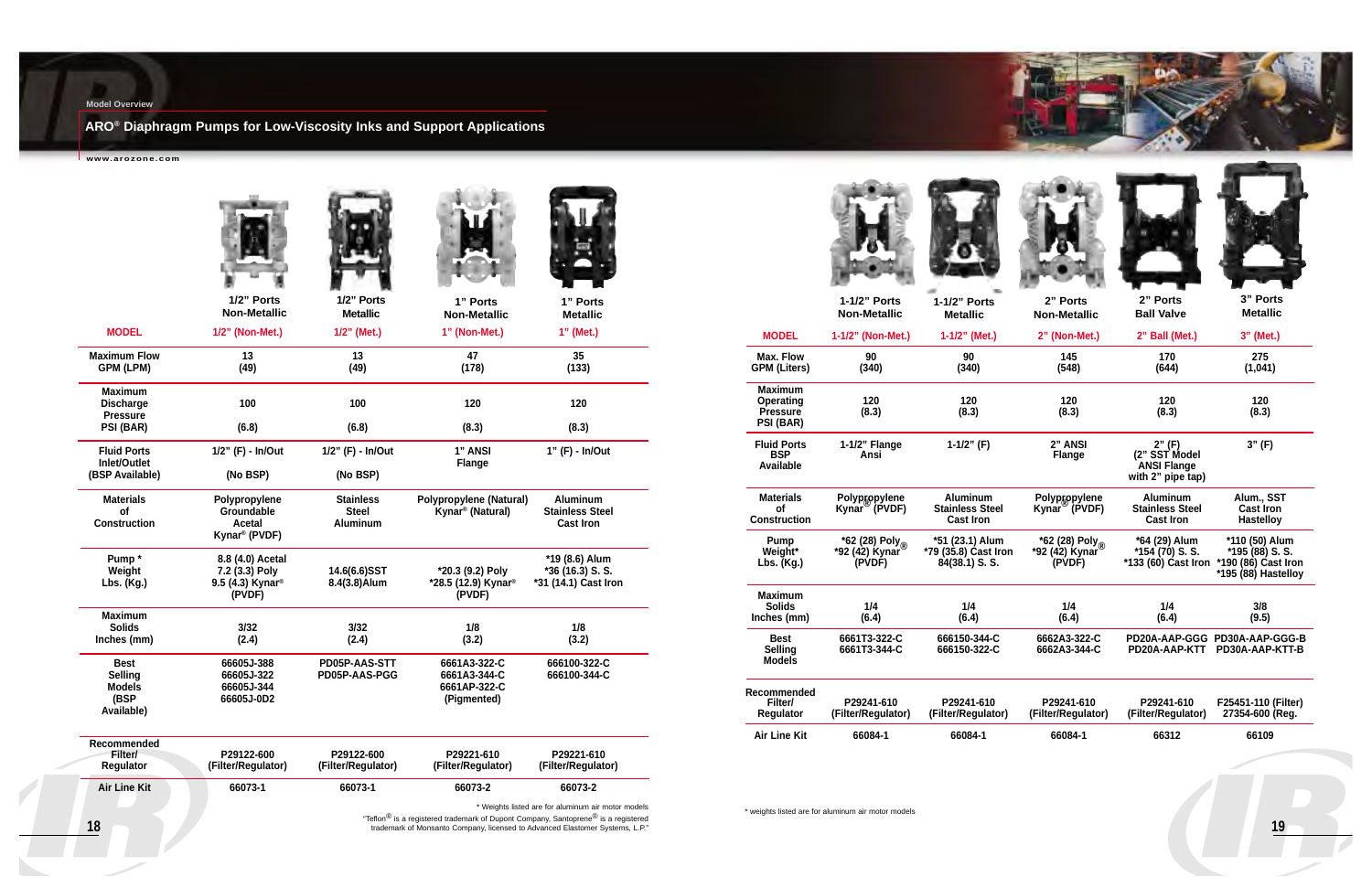#### **Warranty and Emissions**

**www.arozone.com**

#### **ARO Specialty Pumps for Plant Support Fluid Transfer and Supply Applications**

#### **5-Year Warranty**

| www.arozone.com                                                    |                            |                                               |                                                                      |                                                                      |
|--------------------------------------------------------------------|----------------------------|-----------------------------------------------|----------------------------------------------------------------------|----------------------------------------------------------------------|
|                                                                    |                            |                                               |                                                                      |                                                                      |
|                                                                    | 1:1 Ratio Piston           | 2:1 Ratio Piston                              | 4:1 Ratio                                                            | 1:1 Ratio                                                            |
| <b>MODEL</b>                                                       | 1:1 Ratio<br><b>Piston</b> | 2:1 Ratio<br><b>Piston</b>                    | 4:1 Ratio<br><b>Piston</b>                                           | 1:1 Ratio<br><b>Diaphragm</b>                                        |
| <b>Maximum Flow</b>                                                | 18 GPM<br>$(68.1$ lpm $)$  | 2.15 GPM<br>$(8.14$ lpm $)$                   | 4.1 GPM<br>$(15.8$ lpm $)$                                           | 11 GPM<br>(41.6 LPM)                                                 |
| <b>Maximum</b><br><b>Operating</b><br><b>Pressure</b><br>PSI (BAR) | 150 (10.2)                 | 150 (10.2)                                    | 150 (10.2)                                                           | 100(6.8)                                                             |
| <b>Materials</b><br><b>of</b><br>Construction                      | Carbon Steel               | <b>Carbon Steel</b><br><b>Stainless Steel</b> | Carbon Steel<br><b>Stainless Steel</b>                               | Polypropylene<br><b>Stainless Steel</b><br>Aluminum                  |
| Pump<br>Weight<br>Lbs. (Kg.)                                       | 12(5.4)                    | 19.6 (8.9) C.S. Drum<br>22.5 (10.2) S.S. Drum | 32 (14.5) Stub<br>46 (20.9) Drum                                     |                                                                      |
| <b>Maximum</b><br><b>Solids</b><br>Inches (mm)                     | Clean<br>Fluids            | Clean<br>Fluids                               | Clean<br>Fluids                                                      | 3/32<br>(2.4)                                                        |
| <b>Best</b><br><b>Selling</b><br><b>Models</b>                     | 612041-1<br>612041-3       | NM2202A-41-C31<br>NM2202B-41-C31              | NM2304A-11-311<br>NM2304A-41-311<br>NM2304B-11-311<br>NM2304B-41-311 | DA005-PPAA-2-A<br>DA005-PPTT-2-A<br>DA005-SSTT-2-A<br>DA005-APNN-2-A |
| Recommended<br>Filter/<br>Regulator                                | C28123-600                 | C28123-600                                    | C28123-600                                                           | P29122-600                                                           |
| <b>Air Line Kit</b>                                                |                            | 66073-1                                       |                                                                      | 66073-1                                                              |

"Teflon® is a registered trademark of Dupont Company, Santoprene® is a registered trademark of Monsanto Company, licensed to Advanced Elastomer Systems, L.P."



#### Piston Pumps

| <b>PUMP</b><br><b>MOTOR</b><br><b>SIZE/STROKE</b><br>(IN.) | <b>MUFFLER</b> | AIR<br>OP.<br><b>PRESS.</b><br>(PSI) | <b>CYCLES</b><br>/MIN | <b>SOUND</b><br>PRESS.<br>(LAeg) |
|------------------------------------------------------------|----------------|--------------------------------------|-----------------------|----------------------------------|
| 2/4                                                        | <b>NONE</b>    | 60                                   | 40                    | 74.8                             |
| 2/6                                                        | <b>NONE</b>    | 60                                   | 40                    | 77.8                             |
| 2/6                                                        | <b>NONE</b>    | 60                                   | 40                    | 82.8                             |
| $2/2 - 5/8$                                                | <b>NONE</b>    | 60                                   | 40                    | 81.8                             |
| $3/2 - 5/8$                                                | <b>NONE</b>    | 60                                   | 40                    | 83.8                             |
| 4-1/4/6                                                    | 91790          | 60                                   | 40                    | 81.8                             |
| 6/6                                                        | 91790          | 60                                   | 40                    | 84.8                             |
| 8/6                                                        | 92460          | 60                                   | 40                    | 89.8                             |
| 10/6                                                       | 66718          | 60                                   | 40                    | 84.8                             |
| 12/6                                                       | 66718          | 60                                   | 40                    | 89.8                             |

#### General Piston Style Pump

**IR/ARO warrants to the original use purchaser of the ARO manufactured products depicted in this catalog that ARO will repair or replace free of charges, including return shipping costs within the Continental United State of America, any such product which under normal use and service proves defective in material or workmanship, as determined by Aro Inspection, within five (5) years from date of purchase provided the claimed defective product, or thereof is promptly returned to the ARO factory or ARO Customer Service Center with transportation charges prepaid.**

**If ARO inspection discloses no defect in material or workmanship, repair or replacement and return will be made at customary charges.**

**The foregoing warranty supersedes, voids and is in lieu of all or any other warranties, express or implied, and no warranty of merchantability or fitness for particular purpose is intended or made. ARO's sole obligation and the original use purchaser's sole remedy is as stated above and in no event shall ARO be liable for any special, direct, indirect, incidental, consequential or other damages or expenses of any nature including, without limitation, loss of profits or production time incurred by the original use purchaser or any other party.**

#### Air Systems Components

**IR/ARO warrants to the original use purchaser of the Air Systems Components depicted in this catalog that ARO will repair or replace, free of charges, including return shipping costs within the Continental United State of America, any such product which under normal use and service proves defective in material or workmanship, as determined by Aro Inspection, within twelve (12) months from date of purchase provided the claimed defective product, or thereof is promptly returned to the ARO Customer Service Repair Center or a factory-authorized service repair center, with transportation charges prepaid. Full warranty information available upon request.**

#### Diaphragm Pumps

**IR/ARO warrants to the original use purchaser of IR/ARO manufactured pumps that IR/ARO will repair or replace, free of charges,**

**including return shipping costs within the Continental United States of America, any such product which under normal use and service proves defective in material or workmanship, as determined by IR/ARO Inspection, within FIVE YEARS from date of shipment from IR/ARO, provided the claimed defective product, or part thereof, is promptly returned to the IR/ARO factory or IR/ARO authorized warranty repair center with transportation prepaid.**

**This warranty does not cover failure of parts or components due to normal wear or damage, which in the judgment of IR/ARO, arises from misuse, abrasion, corrosion, negligence, accident, substitution of non-IR/ARO parts, faulty installation or tampering.**

**If IR/ARO Inspection discloses no defect in material or workmanship, repair or replacement and return will be made at custom ary charges.**

**This warranty covers IR/ARO manufactured pumps shipped on or after July 4, 1988.**

**Equipment not covered by IR/ARO warranty: accessories or components of equipment sold by IR/ARO that are not manufactured by IR/ARO (such as switches, hoses, gasoline engines, etc.) are subject to the warranty, if any, of their manufacturer. IR/ARO will provide the purchaser with reasonable assistance in making such claims.**

**The foregoing warranty supersedes, voids and is in lieu of all or any other warranties, express or implied, and no warranty or merchantability or fitness for particular purpose is intended or made. IR/ARO's sole obligation and the original use purchaser's sole remedy is as stated above and in no event shall IR/ARO be liable for any special, direct, indirect, incidental, consequential or other damages, or expenses of any nature including, without limitation, loss of profits or production time incurred by the original use purchaser or any other party.**

#### ISO 9001 Registration

**The pumps and pumping equipment featured in this catalog are manufactured at Aro's Bryan, Ohio (USA) facility, which is registered by Underwrites Laboratories, Inc. to the International Organization for Standardization (ISO 9001) series standard for quality.**

#### Noise Emissions

**The pump sound pressure levels published below have been updated to an Equivalent Continuous Sound Level (LAeq) to meet the intent of ANSI S1.13- 1971. CAGI-PNEUROP S5.1 using four microphone locations.**